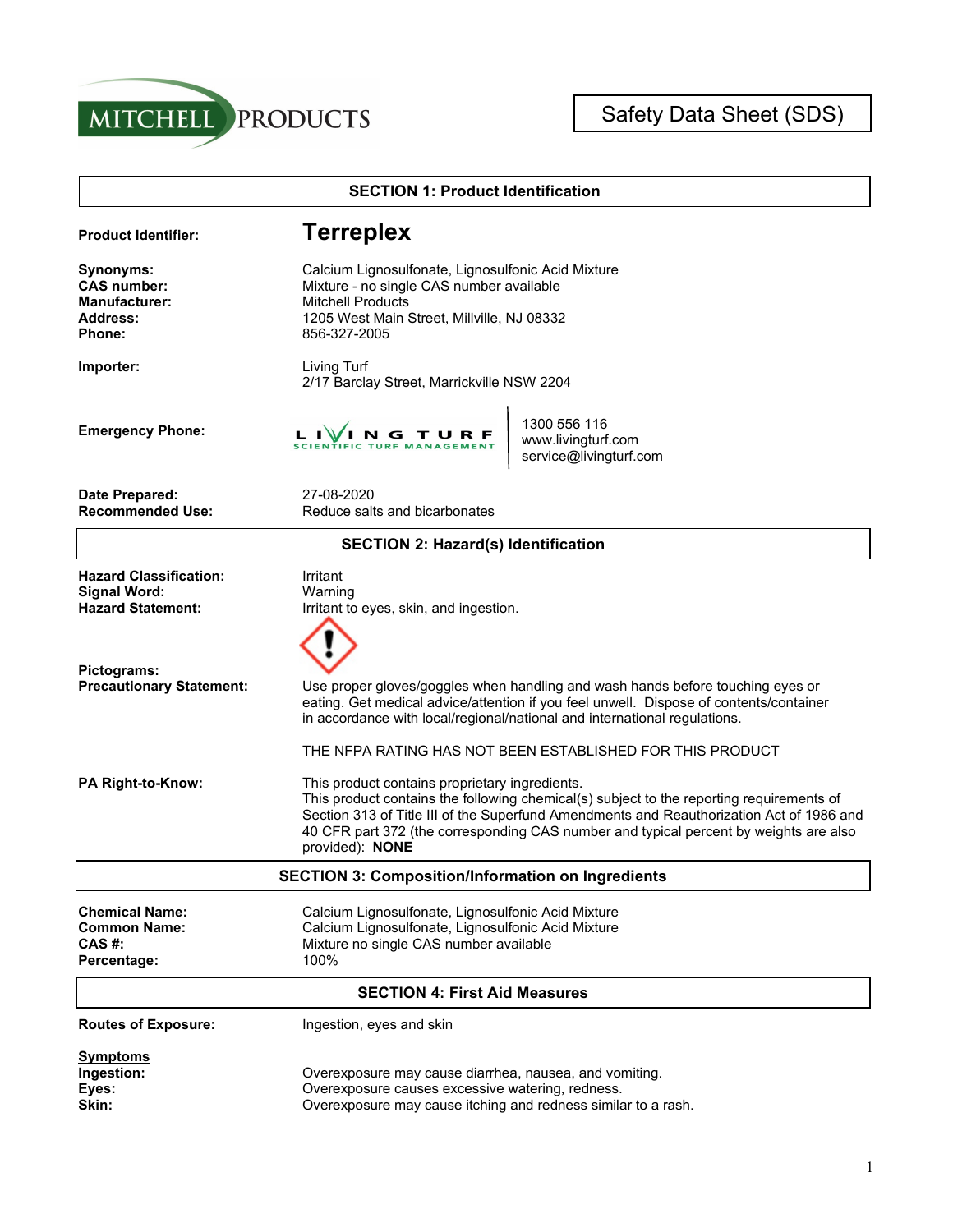| <b>First Aid</b><br>Ingestion: | Contact physician or poison control center. If victim is conscious and able to<br>swallow, quickly give water or milk to dilute. Do not give sodium bicarbonate,<br>vinegar, or fruit juices. Never give anything by mouth if victim is unconscious or<br>having convulsions. Do not induce vomiting. Seek medical attention if necessary. |
|--------------------------------|--------------------------------------------------------------------------------------------------------------------------------------------------------------------------------------------------------------------------------------------------------------------------------------------------------------------------------------------|
| Eyes:                          | Flush immediately with copious amounts of water. Continue flushing for at least 15<br>minutes and seek medical attention.                                                                                                                                                                                                                  |
| Skin:                          | Wash exposed areas with soap and water. Seek medical attention if itching and<br>redness persist.                                                                                                                                                                                                                                          |
| Inhalation:                    | Remove to fresh air. Seek medical attention if necessary.                                                                                                                                                                                                                                                                                  |

# **SECTION 5: Fire-Fighting Measures**

| <b>Extinguishing Data:</b>        | Use dry chemical, carbon dioxide, waterspray or alcohol resistant foam                                                             |
|-----------------------------------|------------------------------------------------------------------------------------------------------------------------------------|
| <b>Special Procedures:</b>        | Use water spray to cool drums exposed to fire                                                                                      |
| Unusual Fire & Explosive Hazards: | May react with metals (iron, zinc or aluminum) to form highly flammable<br>hydrogen gas which can form explosive mixture with air. |

### **SECTION 6: Accidental Release Measures**

|                                | <b>SECTION 7: Handling &amp; Storage</b>                                                                                                                       |  |
|--------------------------------|----------------------------------------------------------------------------------------------------------------------------------------------------------------|--|
| <b>Neutralizing Chemicals:</b> | Can be neutralized with sodium carbonate or bicarbonate.                                                                                                       |  |
|                                | absorbed and no odor remains. Block off area to avoid slipping. Consult local,<br>state, and federal regulations before disposing this material/recover drums. |  |
|                                | with water. Continue applying absorbent material and washing until spill has been                                                                              |  |
|                                | product like clay or Speedy Dry and place contents in recovery drum. Wash area                                                                                 |  |
| <b>Cleanup Procedures:</b>     | Eliminate all sources of ignition. Cover drains. Immediately apply absorbent                                                                                   |  |
|                                | objects and use caution around forklifts.                                                                                                                      |  |
| <b>Personal Precautions:</b>   | Ensure cap is sealed tightly. Do not puncture container. Keep away from sharp                                                                                  |  |

**Precautions for Safe Handling:** No special requirements.<br> **Storage Recommendations:** Ensure cap is re-applied. Ensure cap is re-applied. Keep containers closed when not in use. Keep from sources of ignition. Do not contaminate water, food, feed by storage or disposal. Follow good industrial hygiene practices, store between 40.5 F and 120.5 F.

# **SECTION 8: Exposure Controls / Personal Protection**

| <b>Respiratory Protection:</b>  | Respirator approved by NIOSH/MSHA should be worn where vapor inhalation<br>could occur.                                                                  |
|---------------------------------|----------------------------------------------------------------------------------------------------------------------------------------------------------|
| <b>Ventilation:</b>             | Use adequate, general or local exhaust ventilation.                                                                                                      |
| <b>Protective Gloves:</b>       | Chemical-resistant rubber gloves recommended                                                                                                             |
| <b>Eve Protection:</b>          | Chemical goggles recommended                                                                                                                             |
| <b>Other Equipment:</b>         | Eye wash and safety shower in the work area                                                                                                              |
| <b>Work/Hygienic Practices:</b> | Avoid contact with eyes and skin, wash thoroughly after handling. Avoid eating,<br>drinking, tobacco usage and cosmetic application to prevent exposure. |

## **SECTION 9: Physical & Chemical Properties**

| Appearance:                    | Brown liquid            | <b>Vapor Pressure:</b>                | 14.2 @ 20 $\degree$ C |  |
|--------------------------------|-------------------------|---------------------------------------|-----------------------|--|
| Odor:                          | Slight odor             | <b>Vapor Density:</b>                 | 1.21 @ 20 $\degree$ C |  |
| <b>Odor Threshold:</b>         | N/A                     | <b>Relative Density:</b>              | $~1280~{\rm kg/m^3}$  |  |
| pH @20C:                       | $2 - 3$                 | Solubility (ies):                     | Soluble in water      |  |
| <b>Melting/Freezing Point:</b> | -2°C / 104°C            | <b>Partition coefficient:</b>         | N/A                   |  |
| <b>Boiling Point:</b>          | $\sim$ 100 $^{\circ}$ C | <b>Auto-ignition Temperature: N/A</b> |                       |  |
| Flash Point, F, COC            | N/A                     | <b>Decomposition Temperature: N/A</b> |                       |  |
| <b>Evaporation Rate:</b>       | Normal 0.4 (water)      | % Volatiles By Weight:                | 45 (water)            |  |
| <b>Flammability:</b>           | N/A                     | Viscosity @25C:                       | N/A                   |  |
| <b>Flammable Limits:</b>       | Not established         | <b>Specific Gravity:</b>              | $1.2 - 1.4$           |  |

# **SECTION 10: Stability & Reactivity**

**Reactivity:** Avoid strong oxidizing agents<br> **Chemical Stability:** Stable<br>
Stable **Chemical Stability:** Stable Stable<br> **Consumerization:** Will not occur **Hazardous Polymerization:**<br>Conditions to be Avoided:

Contact with strong oxidizing agents, strong caustics, extreme heat